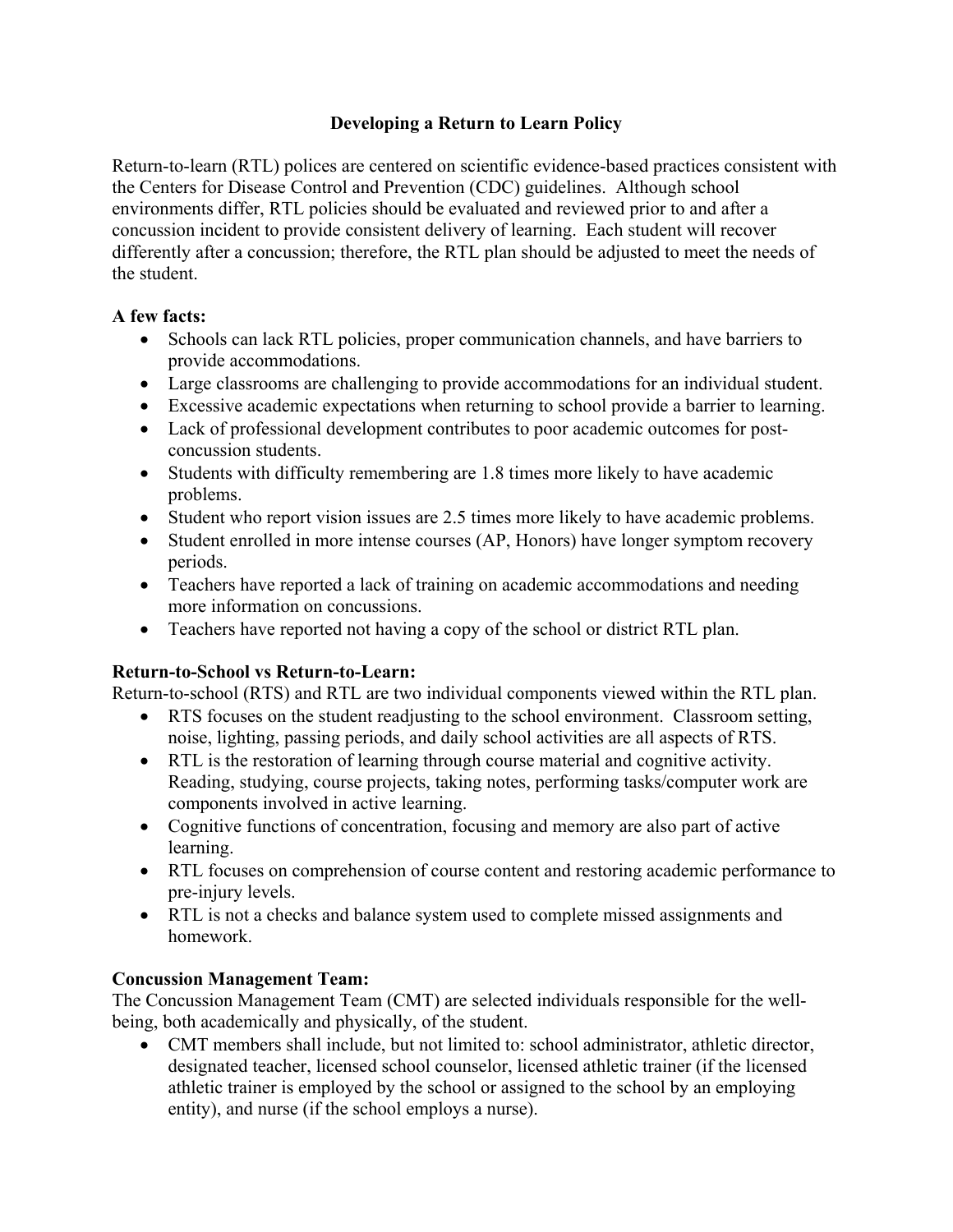- The CMT plays a vital role in establishing effective lines of communication within the school.
- Schools shall appoint a CMT designee to supervise the person responsible for compliance with the return-to-play (RTP) protocol and shall supervise the person responsible for compliance with the RTL plan. The person who has supervisory responsibilities under the CMT may not be a coach of an interscholastic team.
- The designee is the primary contact person to disseminate information, recommendations, provide medical updates, information for accommodations, relay issues or concerns between CMT members.
- Overall, the CMT continually works with school personnel to provide appropriate academic support for the student.

### **Concussion Education:**

Concussion education for school personnel is an important platform to further knowledge, understanding educational roles within the school, and serves as a means to implement effective concussion management strategies in the classroom.

- Regular, continuing education and professional development has been shown to lessen the chance of poor outcomes for post-concussion students.
- Concussion education can help reduce excessive academic expectations that often become a barrier to an effective RTL plan.
- The focus of the RTL plan is on comprehension of the material, not making up assignments.
- Developing concussion education programs focusing on RTS and RTL may help relieve many apprehensions that school personnel have with post-concussion students.

# **School Triggers:**

School-related triggers are those activities which produce concussion symptoms. Typical symptoms center around four areas: cognitive, physical, emotional, and sleep.

- Cognitive issues reflect concentration, focusing, and memory problems that last from a few days to several weeks. Students have more challenges with difficulty remembering than other cognitive abilities.
- Physical symptoms refer to headache, dizziness, nausea, balance, sensitivity to light/noise, and can also include vision. Headaches and sensitivity issues are quite common after a concussion; however, there has been more research studies linking learning challenges and vision problems for students.
- Vision problems like blurred vision, double vision, and or loss of place when reading (eye tracking) are all typical vision symptoms and can more than triple after a concussion.
- Emotional reactions like irritability or sadness which can change in short periods of time.
- Sleep patterns can also be deviated away from normal sleep cycles contributing to daytime drowsiness and fatigue. Reduction of school-related triggers can often be improved through proper academic and classroom accommodations, providing a better opportunity for learning.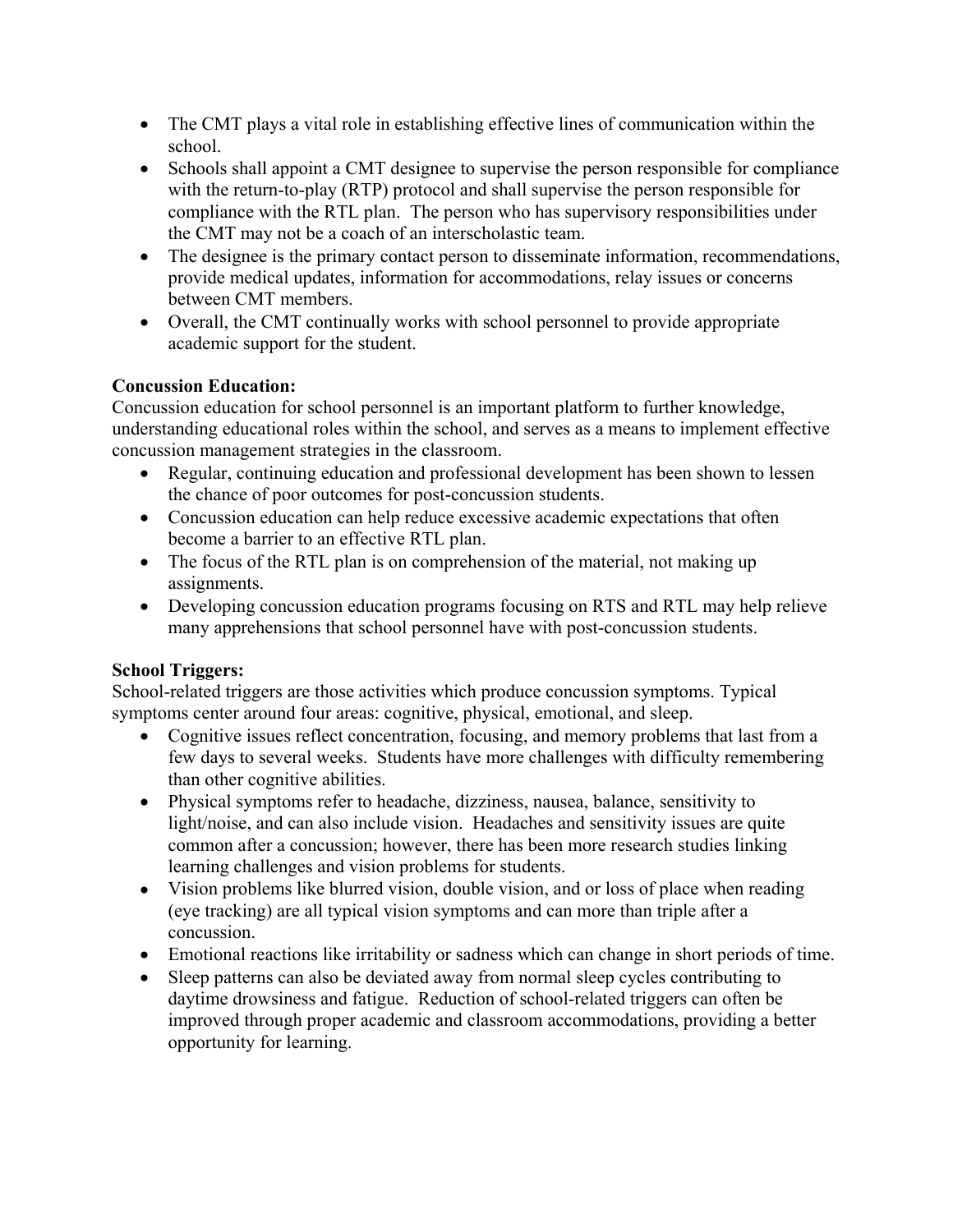#### **Accommodations:**

Special accommodations are necessary in some cases in order to successfully reintegrate back into the classroom setting. Accommodations are divided into both academic and classroom, which is similar to RTL and RTS.

- Academic accommodations focus on modifying course or learning objectives such as reduced course workload, shorten assignments, lessen remedial course work, and divide larger projects into smaller units.
- Classroom accommodations center on removing the student from sensitive areas of light and noise, allowing the student to wear sunglasses to shield bright light, move the student away from non-shaded windows, draw shades or dim room lights in the classroom and allow front row seating to see clearly.
- Additional accommodations consist of prioritizing the student's class schedule by having them first return to classes that limit school-related triggers. Students should first return to classes low in cognitive functions (e.g. art courses, family consumer sciences, etc.).
- Classes posing greater challenges like Mathematics, Sciences (e.g. Chemistry, Biology), Social Studies, English and Foreign Language have higher cognitive functions and could take longer to recover.
- Developing a RTL plan with specific accommodations can provide the student with less challenges as they work back into full academic activities without accommodations.

### **Communication:**

Communication between school personnel, parents and the student is a key component to student learning success. The CMT designee should actively communicate with all parties to ensure accurate information is being provided.

- Dissemination of RTL and RTS information from medical personnel to the teachers.
- Teachers should communicate any possible school triggers produced in their class.
- Successful and unsuccessful accommodations should be communicated.
- Some classes will not be attended at first (e.g. math, science, PE, etc.).
- RTL is about comprehension of material, not make-up work.

# **Cognitive Rest:**

Recent research has changed perspectives involving cognitive rest.

- Students experiencing concussion symptoms may need to stay home for a few days.
- Student not experiencing concussion symptoms may return to school either in a modified format or regular school.
- Concussion symptoms guide restrictions on reading, computers, texting, and learning activities.
- Non-sport/athletics limited sub-symptom threshold supervised physical activity can aid in reducing extended concussion symptoms.
- Gradual return to normal learning activities as guided by concussion symptoms.
- Challenging post-concussion classes:
	- o Mathematics
	- o Science (Biology and Chemistry)
	- o English (Language Arts)
	- o Social Studies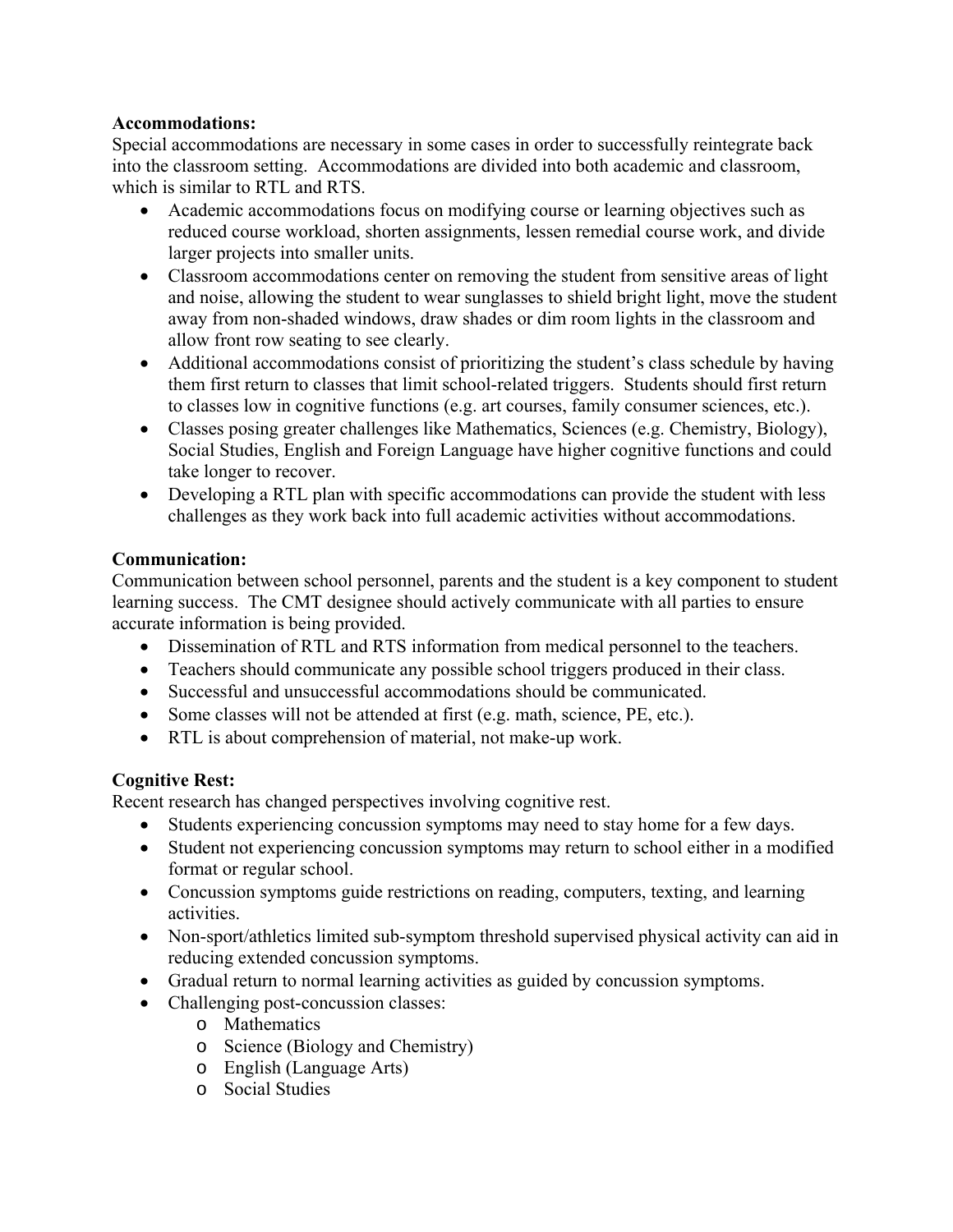o Foreign Language

## **Return to Learn Strategies:**

There are different RTL plans which focus on similar objectives, most of all, returning the student in a progressive or graduated plan to not reproduce school triggers. Concussion plans should be individualized to meet specific learning objectives and have in place academic accommodations to support the student's learning plan.

| <b>Stage</b>  | Aim                   | <b>Activity</b>                     | <b>Goal of Each Step</b>   |  |
|---------------|-----------------------|-------------------------------------|----------------------------|--|
|               | Daily activities at   | Typical activities of the child     | Gradual return to typical  |  |
|               | home that do not      | during the day as long as they do   | activities                 |  |
|               | give the child        | not increase symptoms (e.g.         |                            |  |
|               | symptoms              | reading, texting, screen time).     |                            |  |
|               |                       | Start with 5-15 minutes at a time   |                            |  |
|               |                       | and gradually build up              |                            |  |
| $\mathcal{D}$ | School activities     | Homework, reading or other          | Increase tolerance to      |  |
|               |                       | cognitive activities outside of the | cognitive work             |  |
|               |                       | classroom                           |                            |  |
| 3             | Return to school part | Gradual introduction of             | Increase academic          |  |
|               | time                  | schoolwork. May need to start       | activities                 |  |
|               |                       | with a partial school day or with   |                            |  |
|               |                       | increased breaks during the day     |                            |  |
| 4             | Return to school full | Gradually progress school           | Return to full academic    |  |
|               | time                  | activities until a full day can be  | activities and catch up on |  |
|               |                       | tolerated                           | missed work                |  |

Sample 1. Gradated Return-to-Learn Strategy

McCrory et al.  $(2017)$  Consensus statement on concussion in sport-the  $5<sup>th</sup>$  international conference on concussion in sport held in Berlin, October 2016. *British Journal of Sports Medicine, 51*(11), p. 1-10.

#### **Sample Regular Class Schedule**

l

| Days/Times          | <b>Monday</b> | Tuesday        | Wednesday     | <b>Thursday</b> | Friday        |
|---------------------|---------------|----------------|---------------|-----------------|---------------|
| 8:00am              | English       | English        | English       | English         | English       |
| 9:05am              | Math          | Math           | Math          | Math            | Math          |
| 10:10am             | History       | History        | History       | History         | History       |
| 11:15am             | Art           | Art            | Art           | Art             | Art           |
| 12:20 <sub>pm</sub> | Lunch         | Lunch          | Lunch         | Lunch           | Lunch         |
| $1:25$ pm           | Biology       | <b>Biology</b> | Biology       | <b>Biology</b>  | Biology       |
| 2:30 <sub>pm</sub>  | Foreign       | Foreign        | Foreign       | Foreign         | Foreign       |
|                     | Language      | Language       | Language      | Language        | Language      |
| $3:35$ pm           | <b>Sports</b> | <b>Sports</b>  | <b>Sports</b> | <b>Sports</b>   | <b>Sports</b> |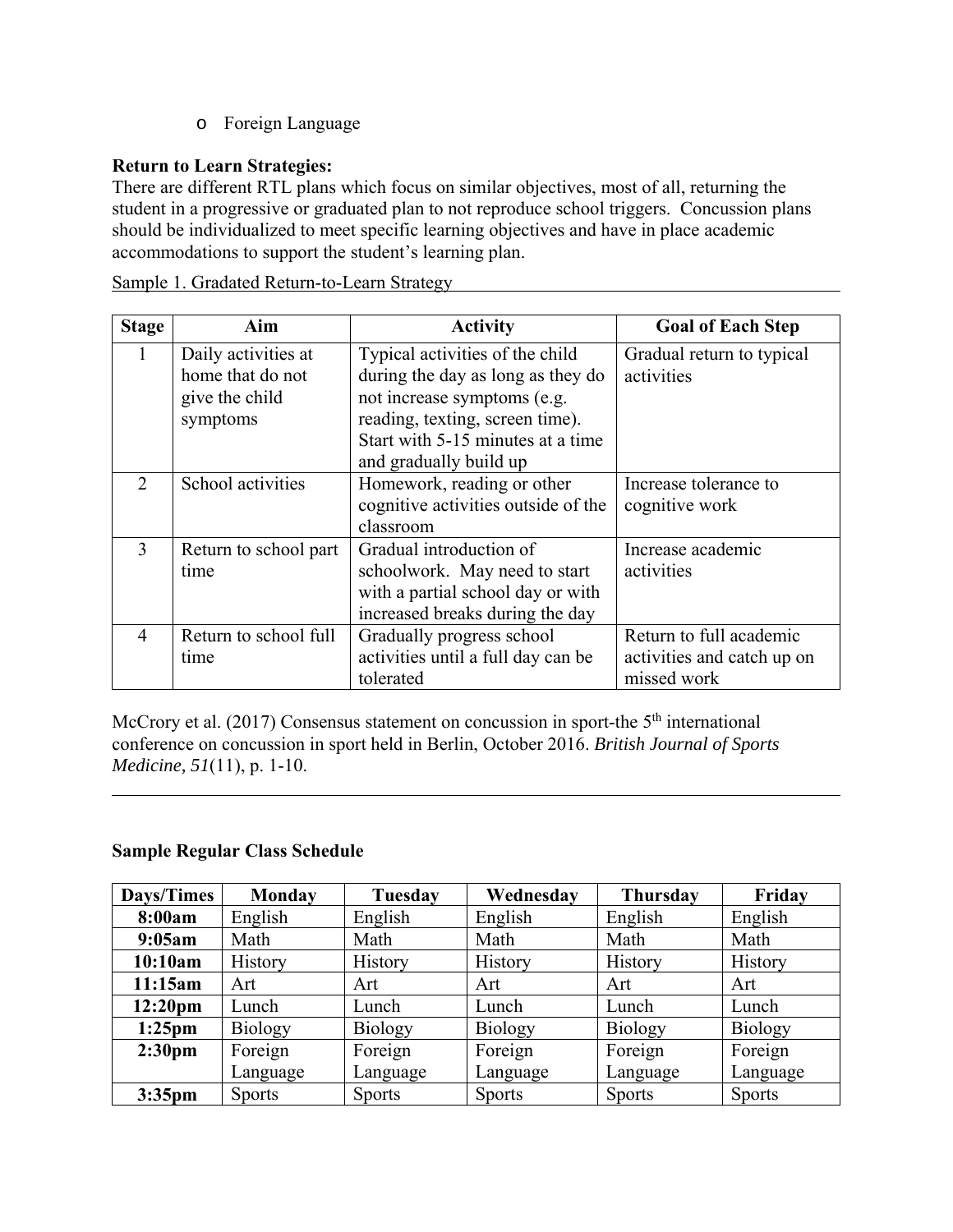| Days/Times          | <b>Monday</b>     | <b>Tuesday</b>    | Wednesday         | <b>Thursday</b> | Friday         |
|---------------------|-------------------|-------------------|-------------------|-----------------|----------------|
| 8:00am              | <b>No Class</b>   | No Class or       | English           | English         | English        |
|                     |                   | return to         |                   |                 |                |
|                     |                   | English           |                   |                 |                |
| 9:05am              | <b>No Class</b>   | <b>No Class</b>   | No Class or       | Math            | Math           |
|                     |                   |                   | return to Math    |                 |                |
| 10:10am             | History           | History           | History           | History         | History        |
| 11:15am             | Art               | Art               | Art               | Art             | Art            |
| 12:20 <sub>pm</sub> | Lunch             | Lunch             | Lunch             | Lunch           | Lunch          |
| $1:25$ pm           | <b>Tutor</b>      | <b>Tutor</b>      | <b>Tutor</b>      | Biology         | <b>Biology</b> |
|                     | (Library)         | (Library)         | (Library)         |                 |                |
|                     | <b>Session</b>    | <b>Session</b>    | <b>Session</b>    |                 |                |
| 2:30 <sub>pm</sub>  | <b>Tutor</b>      | <b>Tutor</b>      | <b>Tutor</b>      | Foreign         | Foreign        |
|                     | (Library)         | (Library)         | (Library)         | Language        | Language       |
|                     | <b>Session or</b> | <b>Session or</b> | <b>Session</b> or |                 |                |
|                     | return home       | return home       | return to         |                 |                |
|                     |                   |                   | Foreign           |                 |                |
|                     |                   |                   | Language          |                 |                |
| $3:35$ pm           | Sports-No         | Sports-No         | Sports-No         | Sports-No       | Sports-No      |
|                     | Activity          | Activity          | Activity          | Activity or     | Activity or    |
|                     |                   |                   |                   | begin active    | begin active   |
|                     |                   |                   |                   | recovery        | recovery       |
|                     |                   |                   |                   | program         | program        |

**Sample Post-Concussion Revised Class Schedule** 

#### **References:**

- Baker, J. G., Leddy, J. J., Darling, S. R., Rieger, B. P., Mashtare, T. L., Sharma, T. & Willer, B. S. (2015). Factors associated with problems for adolescents returning to the classroom after sport-related concussion. *Clinical Pediatrics, 54*(10), 961-968.
- Carson, J. D., Lawrence, D. W., Kraft, S. A., Garel, A., Snow, C. L., Chatterjee, A.,…Frémont, P. (2014). Premature return to play and return to learn after a sport-related concussion. *Canadian Family Physician, 60*, e310-e315.
- Centers for Disease Control and Prevention (2017). Returning to School After a Concussion: A Fact Sheet for School Professionals. Retrieved from https://www.cdc.gov/headsup/pdfs/schools/tbi\_returning\_to\_school-a.pdf
- Dettmer, J., Ettel. D., Glang, A. & McAvoy, K. (2014). Building statewide infrastructure for effective educational services for students with TBI: Promising practices and recommendations. *Journal of Head Trauma Rehabilitation, 29*(1), 224-232.